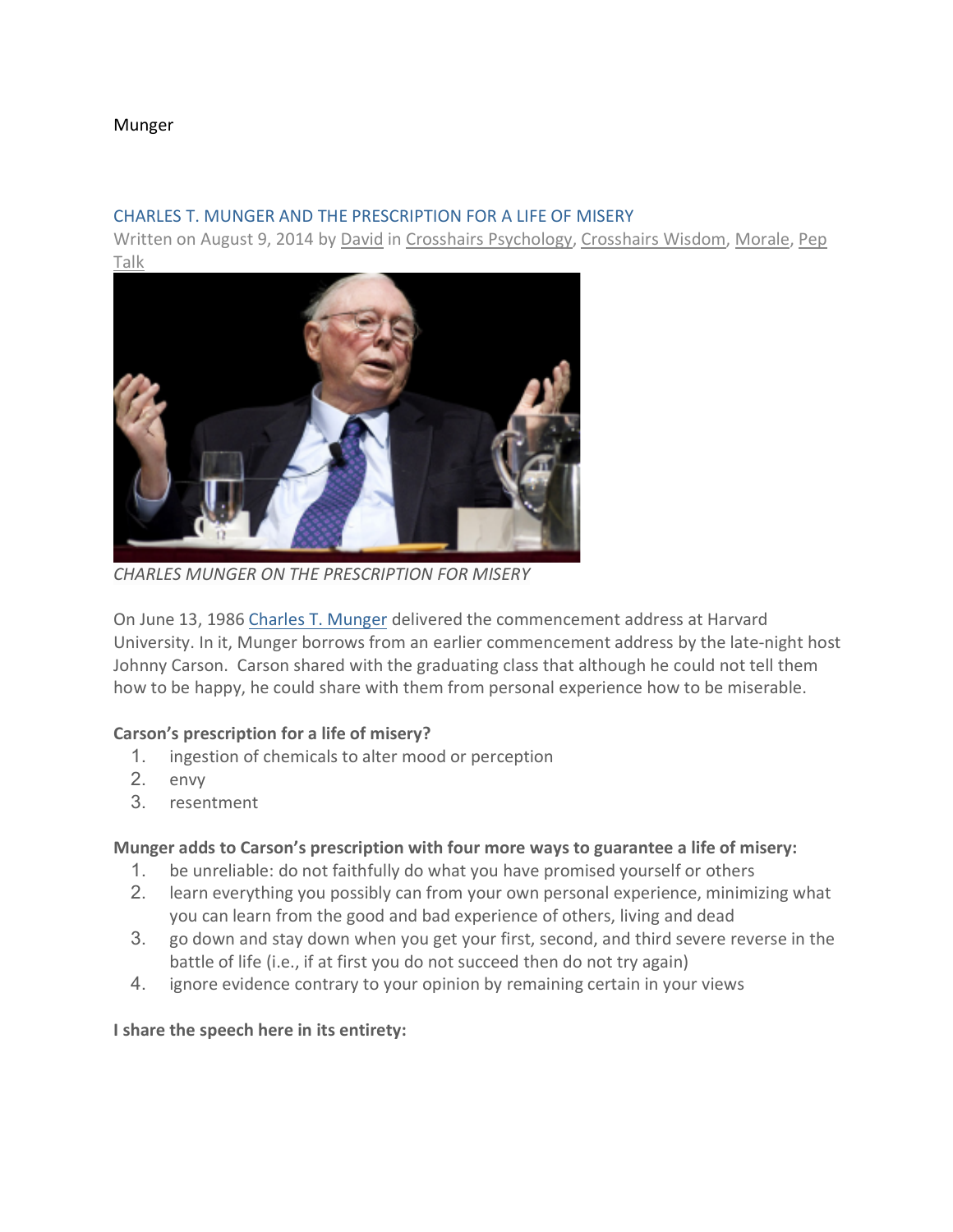Now the Headmaster Berrisford has selected one of the oldest and longest-serving trustees to make a commencement speech, it behooves the speaker to address two questions in every mind:

- 1) Why was such a selection made? and,
- 2) How long is the speech going to last?

I will answer the first question from long experience alongside Berrisford. He is seeking enhanced reputation for our school in the manner of the man who proudly displays his horse which can count to seven. The man knows that counting to seven is not much of a mathematical feat but he expects approval because doing so is creditable, considering that the performer is a horse.

The second question, regarding length of speech, I am not going to answer in advance. It would deprive your upturned faces of lively curiosity and obvious keen anticipation, which I prefer to retain, regardless of source.

But I will tell you how my consideration of speech length created the subject matter of the speech itself. I was puffed up when invited to speak. While not having significant publicspeaking experience, I do hold a black belt in chutzpah, and, I immediately considered Demosthenes and Cicero as role models and anticipated trying to earn a compliment like Cicero gave when asked which was his favourite among the orations of Demosthenes. Cicero replied: 'The longest one."

However, fortunately for this audience, I also thought of Samuel Johnson's famous comment when he addressed Milton's poem, Paradise Lost, and correctly said: "No one ever wished it longer." And that made me consider which of all the twenty Harvard School graduation speeches I had heard that I wished longer. There was only one such speech, that given by Johnny Carson, specifying Carson's prescriptions for guaranteed misery in life. I therefore decided to repeat Carson's speech but in expanded form with some added prescriptions of my own.

After all, I am much older than Carson was when he spoke and have failed and been miserable more often and in more ways than was possible for a charming humorist speaking at younger age. I am plainly well-qualified to expand on Carson's theme.

What Carson said was that he couldn't tell the graduating class how to be happy, but he could tell them from personal experience how to guarantee misery. Carson's prescriptions for sure misery included:

1) Ingesting chemicals in an effort to alter mood or perception;

- 2) Envy; and
- 3) Resentment.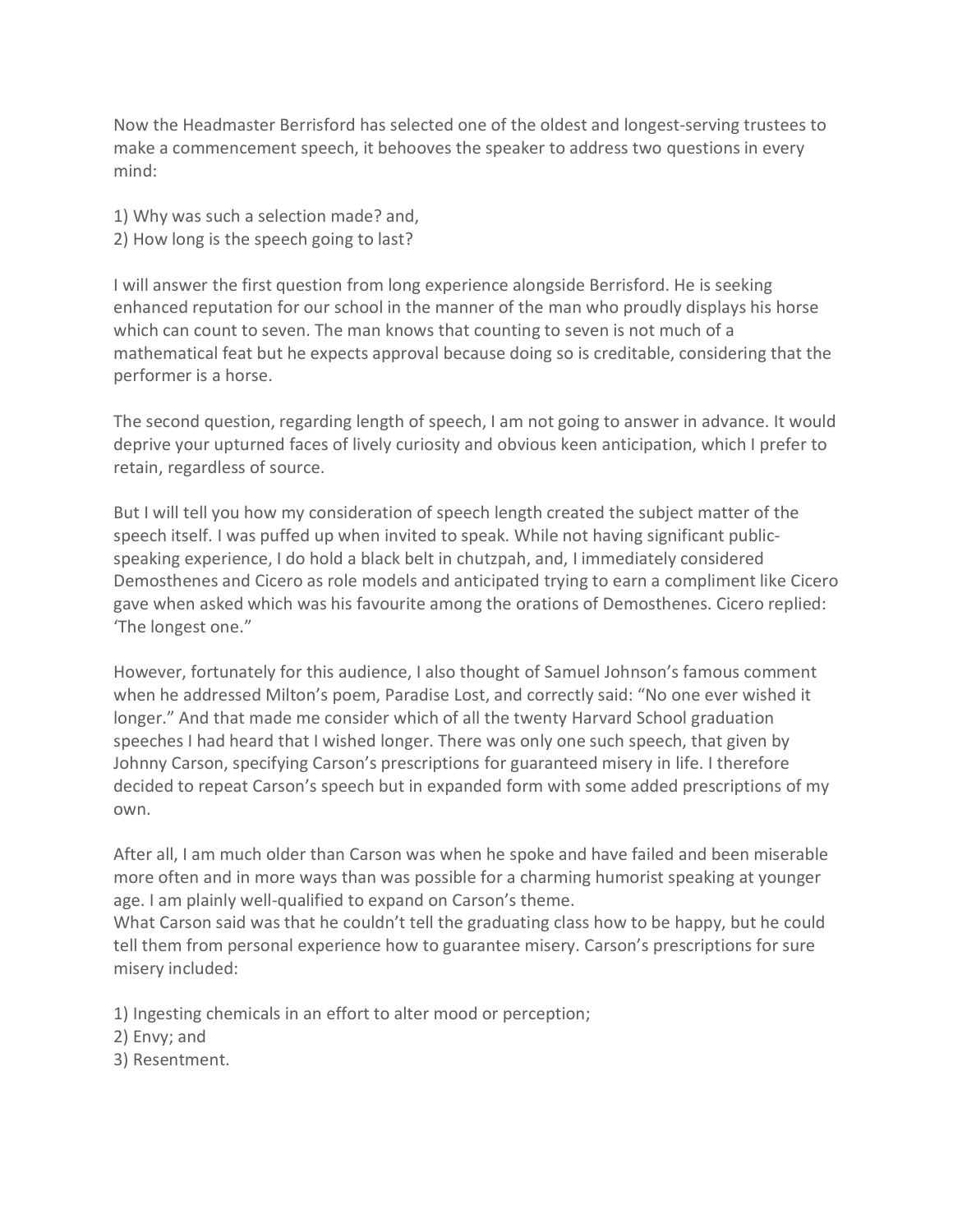I can still recall Carson's absolute conviction as he told how he had tried these things on occasion after occasion and had become miserable every time. It is easy to understand Carson's first prescription for misery -ingesting chemicals. I add my voice. The four closest friends of my youth were highly intelligent, ethical, humorous types, favoured in person and background. Two are long dead, with alcohol a contributing factor, and a third is a living alcoholic -if you call that living. While susceptibility varies, addiction can happen to any of us, through a subtle process where the bonds of degradation are too light to be felt until they are too strong to be broken. And I have yet to meet anyone, in over six decades of life, whose life was worsened by overfear and overavoidance of such a deceptive pathway to destruction.

Envy, of course, joins chemicals in winning some sort of quantity price for causing misery. It was wreaking havoc long before it got a bad press in the laws of Moses. If you wish to retain the contribution of envy to misery, I recommend that you never read any of the biographies of that good Christian, Samuel Johnson, because his life demonstrates in an enticing way the possibility and advantage of transcending envy.

Resentment has always worked for me exactly as it worked for Carson. I cannot recommend it highly enough to you if you desire misery. Johnson spoke well when he said that life is hard enough to swallow without squeezing in the bitter rind of resentment.

For those of you who want misery, I also recommend refraining from practice of the Disraeli compromise, designed for people who find it impossible to quit resentment cold turkey. Disraeli, as he rose to become one of the greatest Prime Ministers, learned to give up vengeance as a motivation for action, but he did retain some outlet for resentment by putting the names of people who wronged him on pieces of paper in a drawer. Then, from time to time, he reviewed these names and took pleasure in noting the way the world had taken his enemies down without his assistance.

Well, so much for Carson's three prescriptions. Here are four more prescriptions from Munger:

**First, be unreliable**. Do not faithfully do what you have engaged to do. If you will only master this one habit you will more than counterbalance the combined effect of all your virtues, howsoever great. If you like being distrusted and excluded from the best human contribution and company, this prescription is for you. Master this one habit and you can always play the role of the hare in the fable, except that instead of being outrun by one fine turtle you will be outrun by hordes and hordes of mediocre turtles and even by some mediocre turtles on crutches.

I must warn you that if you don't follow my first prescription it may be hard to end up miserable, even if you start disadvantaged. I had a roommate in college who was and is severely dyslexic. But he is perhaps the most reliable man I have ever known. He has had a wonderful life so far, outstanding wife and children, chief executive of a multibillion-dollar corporation.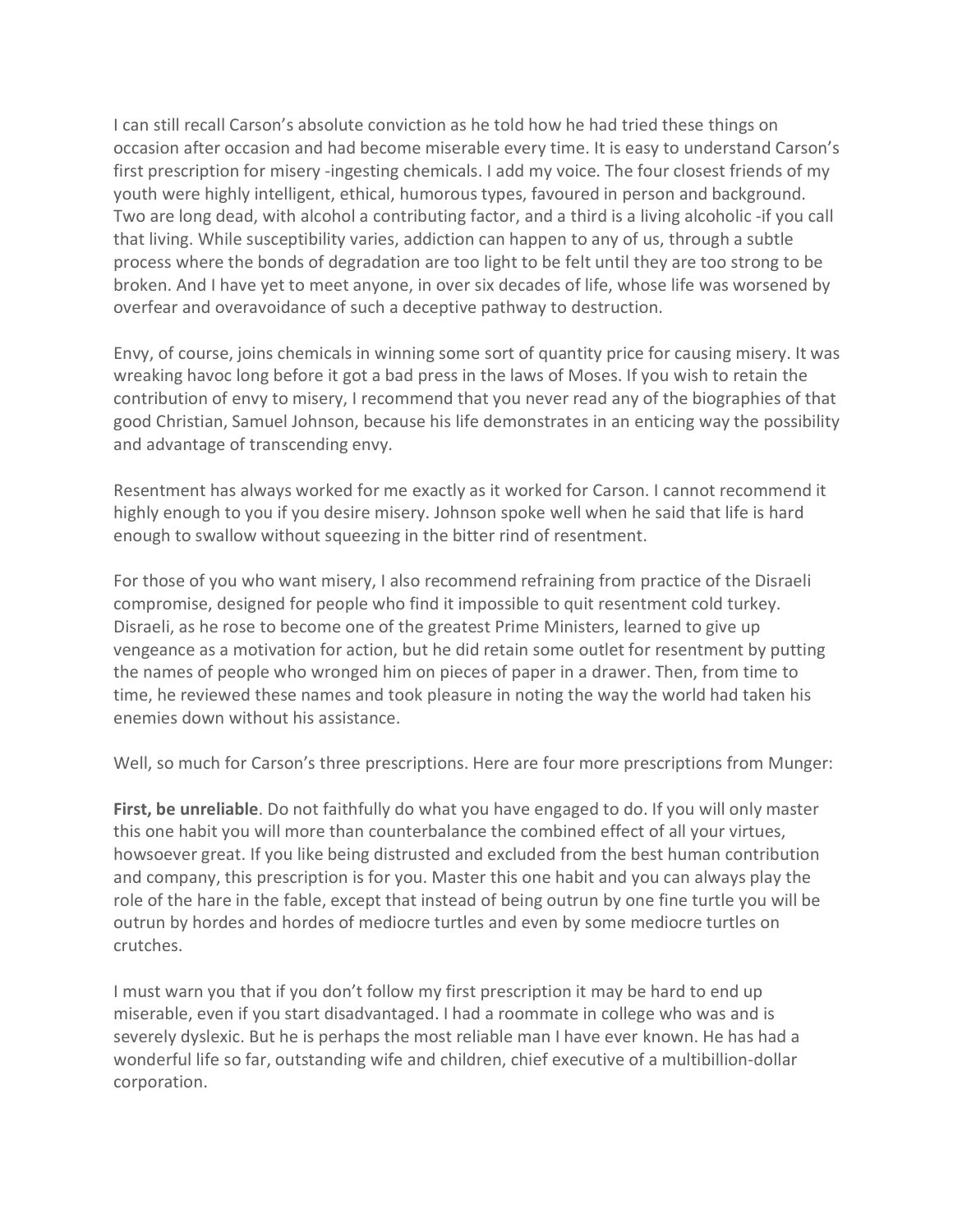If you want to avoid a conventional, main-culture, establishment result of this kind, you simply can't count on your other handicaps to hold you back if you persist in being reliable. I cannot here pass by a reference to a life described as "wonderful so far," without reinforcing the "so far" aspects of the human condition by repeating the remark of Croesus, once the richest king in the world. Later, in ignominious captivity, as he prepared to be burned alive, he said: "Well now do I remember the words of the historian Solon: "No man's life should be accounted a happy one until it is over."

**My second prescription for misery is to learn everything you possibly can from your own personal experience, minimizing what you learn vicariously from the good and bad experience of others, living and dead.** This prescription is a sure-shot producer of misery and second-rate achievement.

You can see the results of not learning from others' mistakes by simply looking about you. How little originality there is in the common disasters of mankind -drunk driving deaths, reckless driving maimings, incurable venereal diseases, conversion of bright college students into brainwashed zombies as members of destructive cults, business failures through repetition of obvious mistakes made by predecessors, various forms of crowd folly, and so on. I recommend as a memory clue to finding the way to real trouble from heedless, unoriginal error the modern saying: "If at first you don't succeed, well, so much for hang gliding."

The other aspect of avoiding vicarious wisdom is the rule for not learning from the best work done before yours. The prescription is to become as non-educated as you reasonable can.

Perhaps you will better see the type of non-miserable result you can thus avoid if I render a short historical account. There once was a man who assiduously mastered the work of his best predecessors, despite a poor start and very tough time in analytic geometry. Eventually his own original work attracted wide attention and he said of that work:

"If I have seen a little farther than other men it is because I stood on the shoulders of giants."

The bones of that man lie buried now, in Westminster Abbey, under an unusual inscription:

"Here lie the remains of all that was mortal in Sir Isaac Newton."

**My third prescription for misery is to go down and stay down when you get your first, second, third severe reverse in the battle of life.** Because there is so much adversity out there, even for the lucky and wise, this will guarantee that, in due course, you will be permanently mired in misery. Ignore at all cost the lesson contained in the accurate epitaph written for himself by Epicetus: "Here lies Epicetus, a slave, maimed in body, the ultimate in poverty, and favoured by Gods."

My final prescription to you for a life of fuzzy thinking and infelicity is to ignore a story they **told me when I was very young about a rustic who said**: "I wish I knew where I was going to